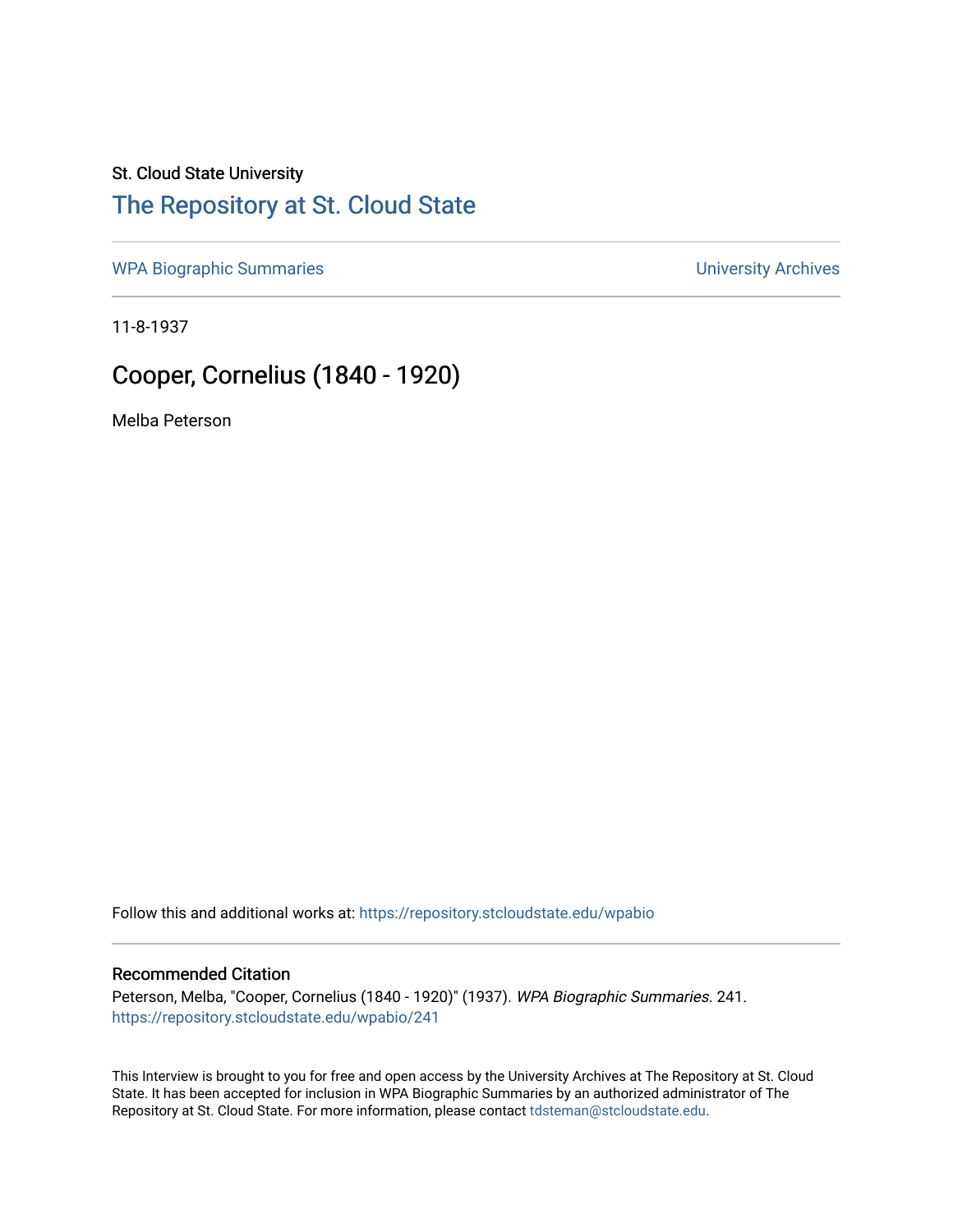COOPER, CORNELIUS File No.  $B-\lambda 5\lambda$ 

Cornelius Cooper was born in New York City, Wew York on April 16, 1840.·

In 1857, his parents C. S. and Leah (Oreckenbush) Cooper and himself moved to Bumont, New Jersey. Here he married Catherine Van Buskirk, on May 5, 1860. Catherine (Van Buskirk) Cooper was born on February 11, 1844, in Hackensack, Bagin County, New Jersey. Cornelius and Catherine (Van Buskirk) Cooper lived in Hackensack until 1876. They came west to Owatanna, Minnesota where they lived for four years.

In 1889, they took a homestead in Little Sauk township. In 1895 they left the farm and spent a few years in the east. In 1902, they returned to Sauk Centre where they lived until their death.:

At the outbreak of the Oivil War, Cornelius Cooper enlisted in the 22nd New Jersey Infantry and served at the Battle of Lookout Mountain and in the Wilderness with Grant. Shortly after the Wilderness. **he was** discharged from service and enlisted again ln 1865.

Six children were born to the Coopers, four are living they are: John, living on the home farm in Little Sauk; Mrs. Helena Van of Geddes, South Dakota, Mrs. Aletta Jaeger, of Canada; and Cornelius, Jr. of Madras, Oregon. Harry died in 1911. Lillie died at the age of two. There are eleven grandchildren and five great grandchildren.

Oornelius Oooper died on November 7, 1920. Oatherine (Van Buskirk) Cooper died on April 15, 1925. She is buried in Greenwood Cemetery. Cornelius Cooper is buried in Oakland Cemetery.

> Taken from: Sauk Centre Herald of November 11, 1920 and April,  $1935.1$ Date: November 8, 1937<br>By: Melba Peterson Melba Peterson